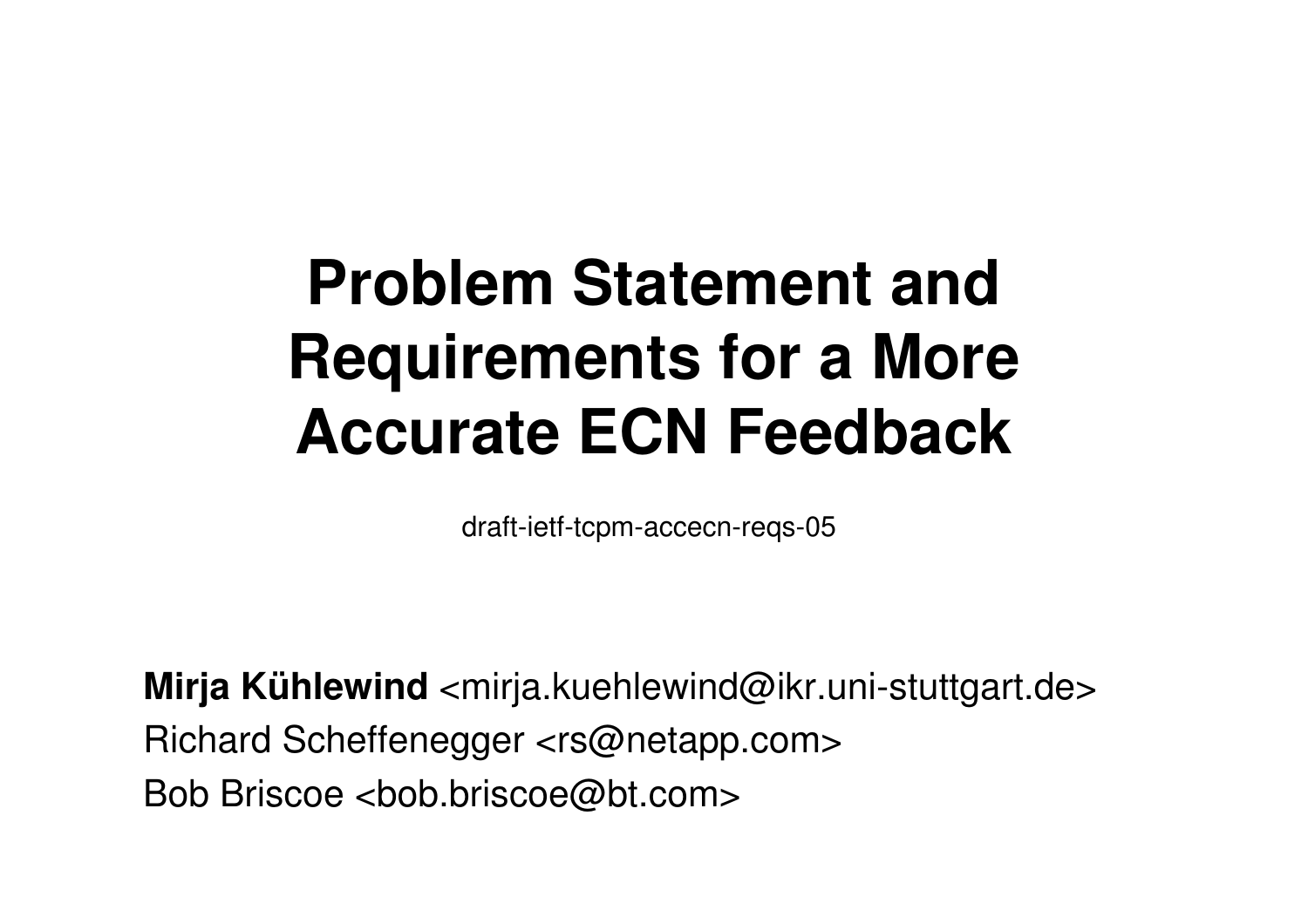## Problem Statement

### $\bullet$ **Explicit Congestion Notification (ECN)**

- Network nodes can mark IP packets instead of dropping them
- ECN-capable receiver feeds this information back to the sender

### •**Problem**

- – More accurate ECN feedback needed for new TCP mechanisms (like Congestion Exposure (ConEx) or Data center (DCTCP))
- ECN in TCP can only feed back one congestion signal per Round-Trip Time (RTT)
- – In contrast:
	- The extent of loss is fed back in TCP/SACK and other transport protocols (SCTP, DCCP, RTP/UDP etc)
	- ECN for other transport protocols, such as RTP/UDP and SCTP, is specified with more accurate ECN feedback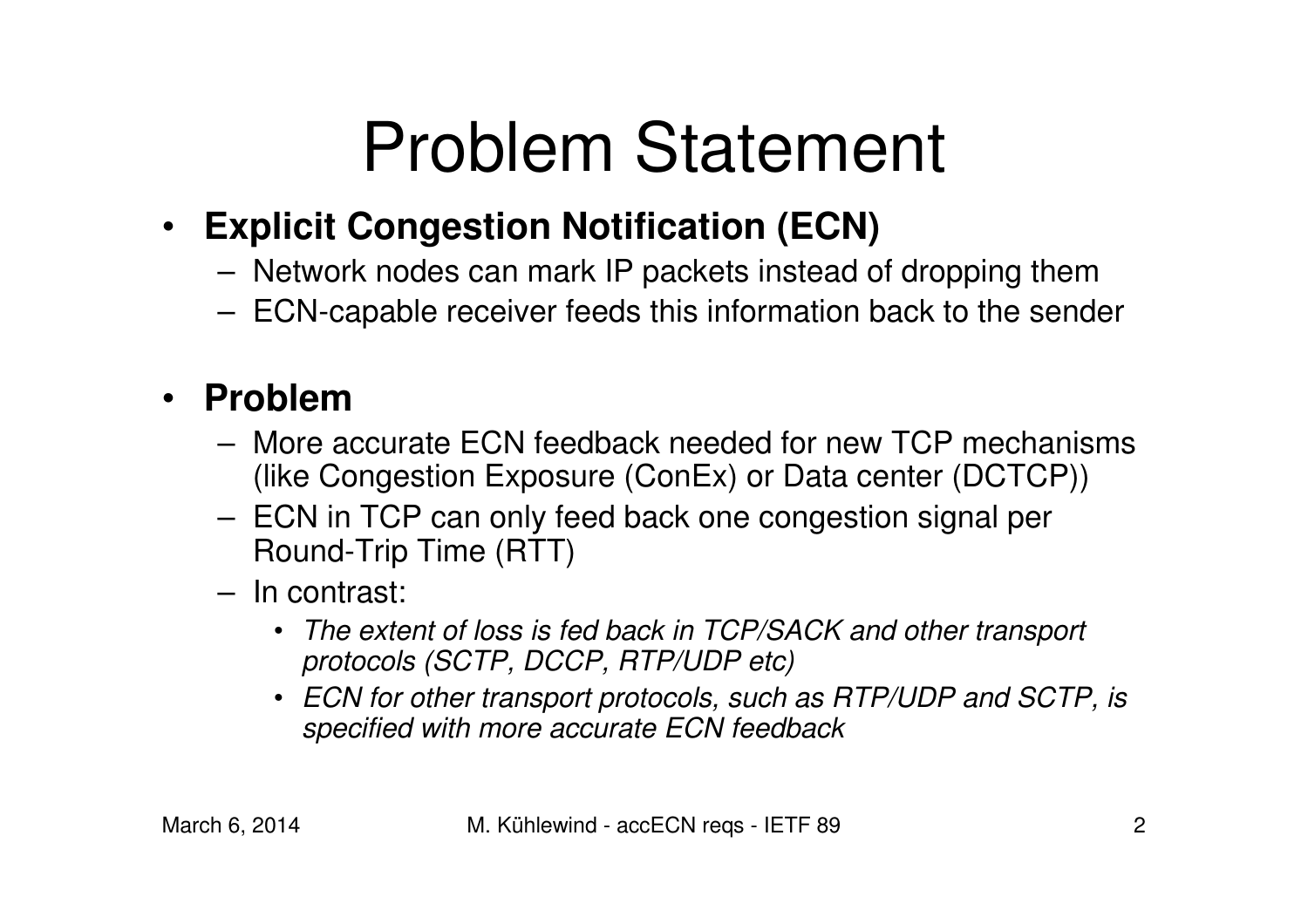## **Overview**

#### •**Use Cases**

- A sender with standardized TCP congestion control that supports ConEx
- A sender using DCTCP without ConEx
- A sender using DCTCP and supporting ConEx
- As-yet-unspecified sender mechanisms **[new]**
- A RFC5681 TCP sender without ConEx
- Using CE for checking integrity
- **Requirements** (next slide)
- $\bullet$  **Design Approaches**
	- Re-Definition of ECN/NS Header Bits **[re-written]**
	- Using Other Header Bits
	- Using a TCP Option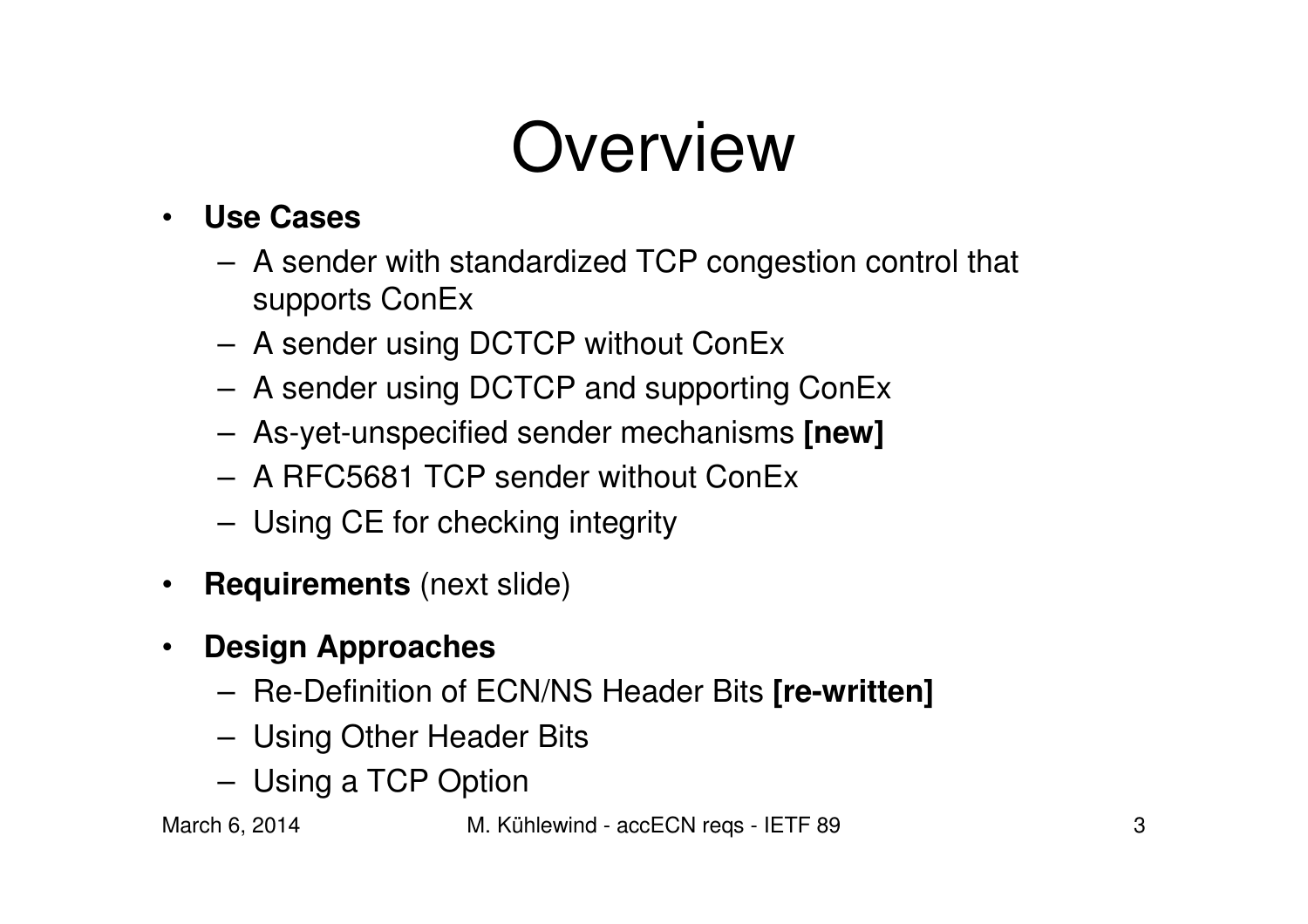# **Requirements**

#### •**Resilience**

to delayed or lost ACKs

#### •**Timeliness**

of feedback within one RTT

•**Integrity**

to misbehaving receivers or network nodes

- $\bullet$  **Accuracy** [more detailed new]
	- of feedback with more than one congestion notification per RTT
	- by reconstructing number of bytes and order of all four code points (non-ECT, CE, ECT(0), ECT(1))

#### $\bullet$ **Complexity**

by minimum state information

•**Overhead**

minimal in each segment and no additional segments

#### $\bullet$ **Backward and forward compatibility**

- by negotiation and fallback to classic ECN
- to traverse most existing middleboxes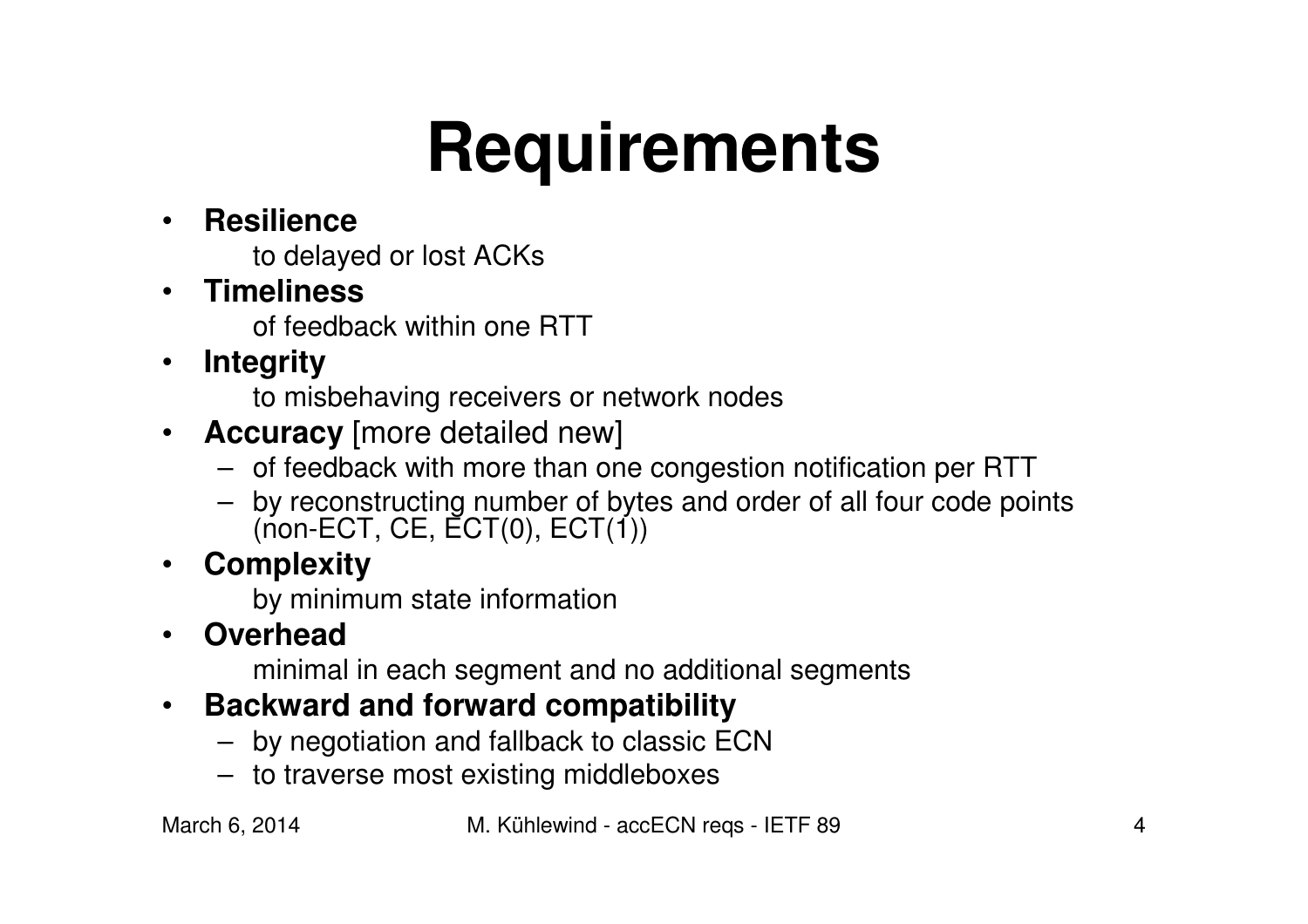### Updates -04 to -05

- $\bullet$ Comments by Michael Scharf addressed
- •Added Bob Briscoe as author
- $\bullet$  Additional use case on as-yet-unspecified sender mechanisms… that respond to the extent of congestion feedback
- $\bullet$  Recommendation (in accuracy requirement) to avoid bias if feedback is not reliable

 $\rightarrow$ Thanks for off-list feedback to Mohammad Alizadeh!

- $\bullet$  Design approach on re-defining the ECN/NS header bits re-written … and now distinguishes between re-use of single bits or using all bits as one codepoint
- $\bullet$  Appendix on ambiguity of the more accurate ECN feedback in DCTCP